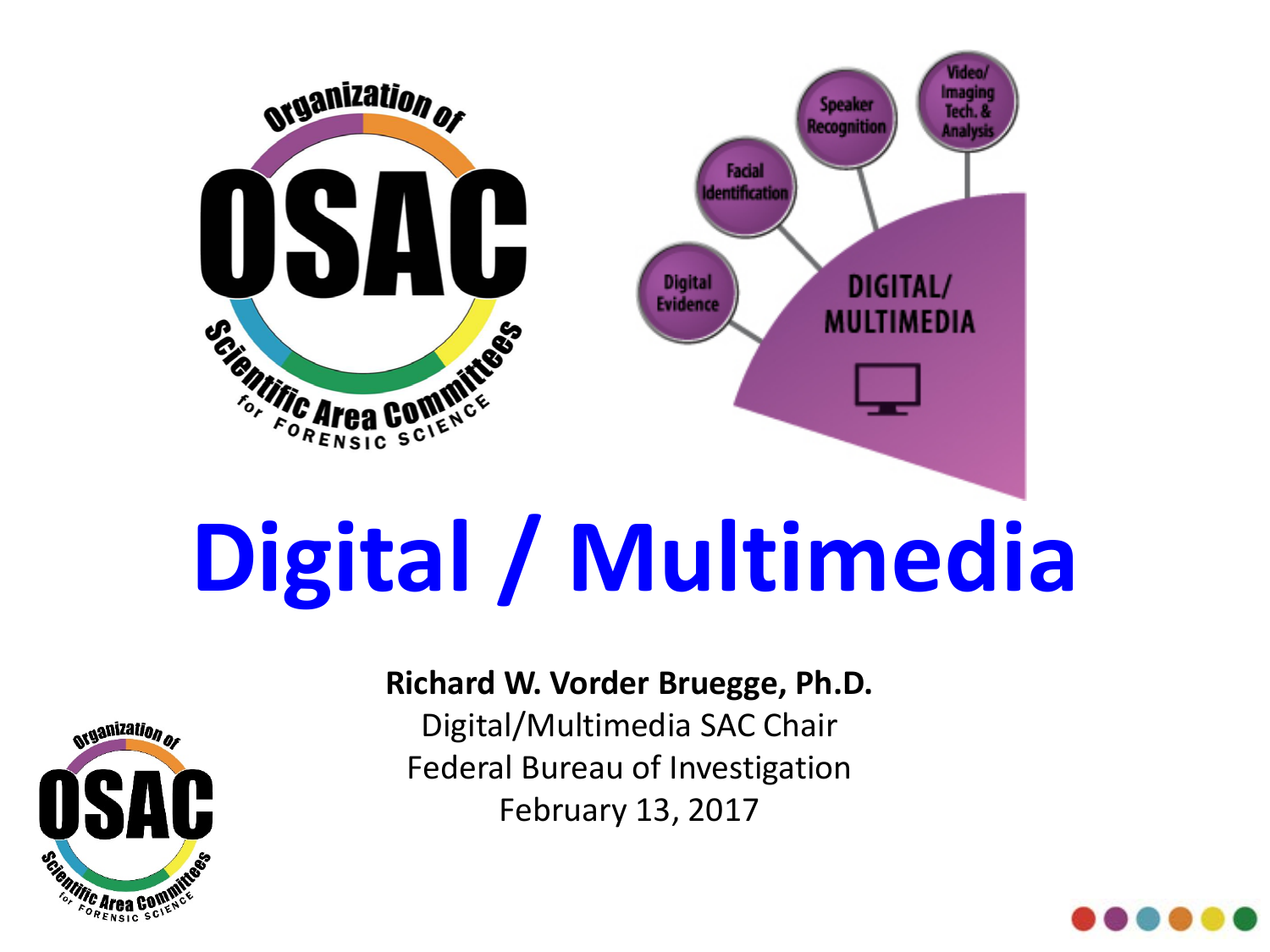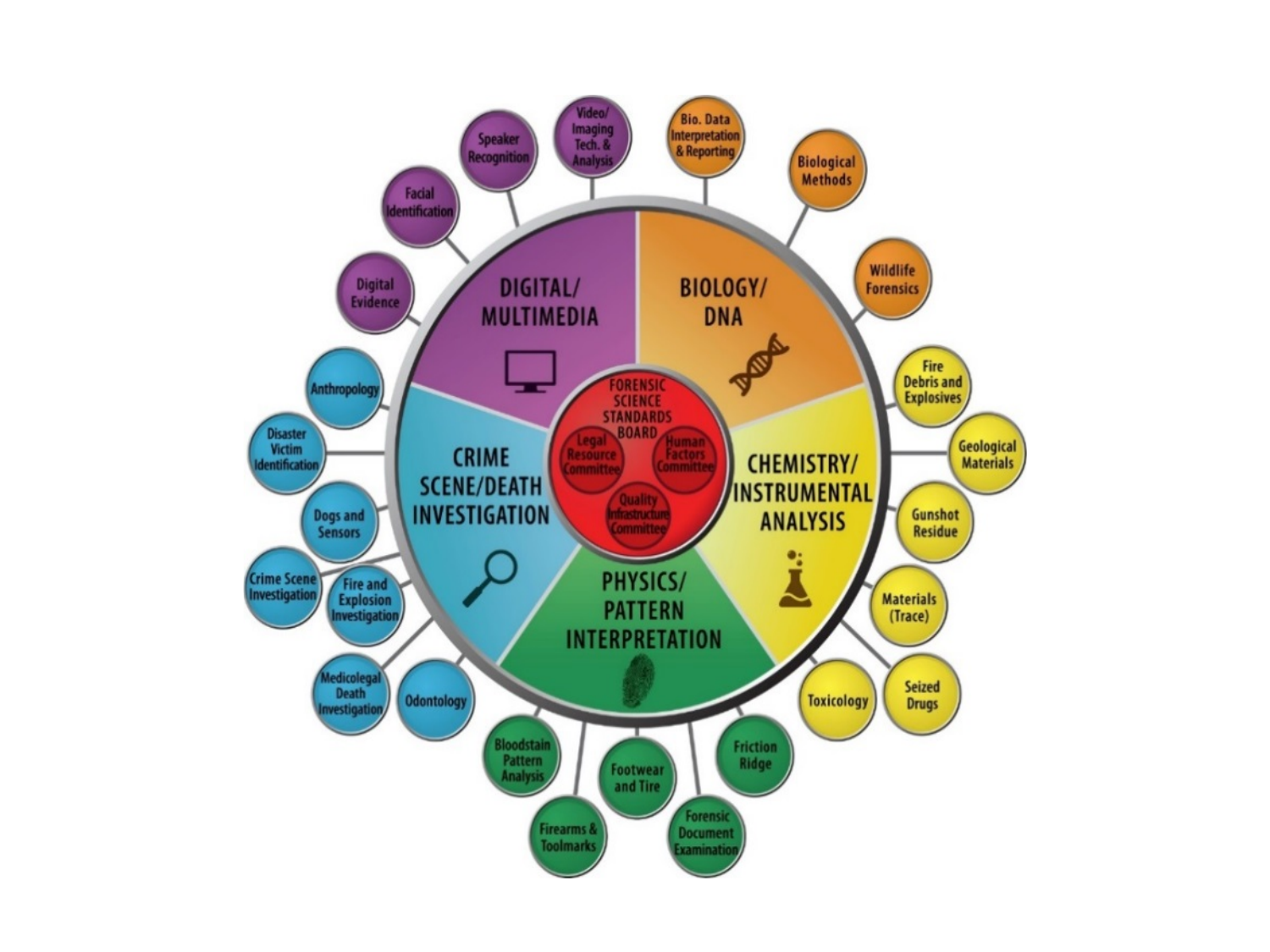## **Digital / Multimedia SAC Leadership**

| <b>Position</b>        | <b>Name</b>                  | <b>Organization</b>                       | <b>Term</b> | <b>Email</b>                     |
|------------------------|------------------------------|-------------------------------------------|-------------|----------------------------------|
| Chair                  | Richard W.<br>Vorder Bruegge | <b>Federal Bureau of</b><br>Investigation | 2018        | richard.vorderbruegge@ic.fbi.gov |
| <b>Vice Chair</b>      | Lam D. Nguyen                | Mandiant                                  | 2018        | lam@gotolam.com                  |
| Executive<br>Secretary | Eoghan Casey                 | <b>MITRE</b>                              | 2018        | ecasey@mitre.org                 |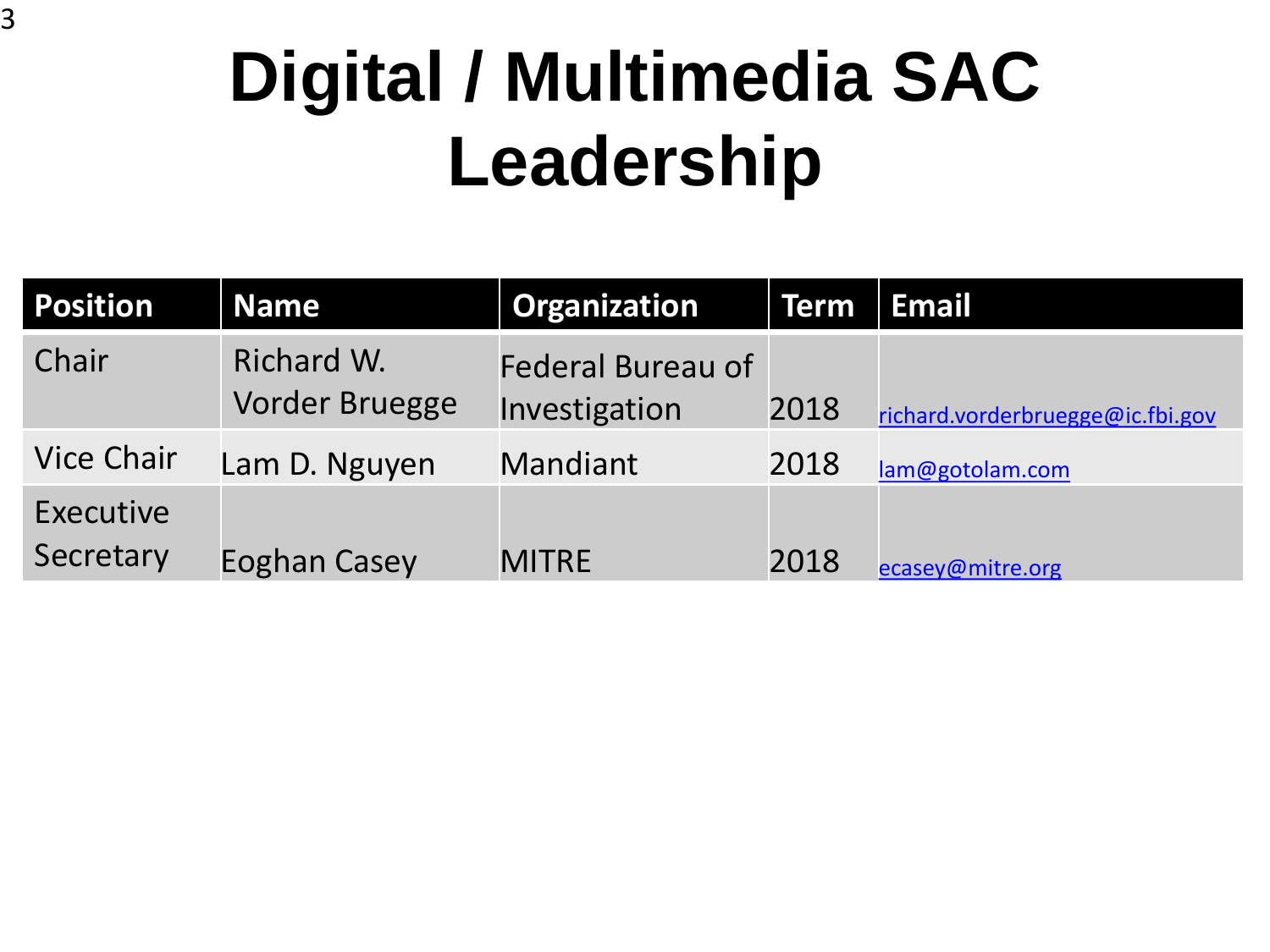#### **Digital / Multimedia SAC Members**

| #              | <b>Name</b>               | Organization                                                            | <b>Term</b> | <b>Email</b>                     |
|----------------|---------------------------|-------------------------------------------------------------------------|-------------|----------------------------------|
| $\mathbf{1}$   | Abhyuday Mandal           | University of Georgia                                                   | 2018        | amandal@stat.uga.edu             |
| $\overline{2}$ | Lawrence M. Solan         | <b>Brooklyn Law School</b>                                              | 2019        | larry.solan@brooklaw.edu         |
| 3              | <b>Eoghan Casey</b>       | <b>MITRE</b>                                                            | 2018        | ecasey@mitre.org                 |
| $\overline{4}$ | Michael L. Piper          | <b>Target Corporation</b>                                               | 2017        | michael.piper@target.com         |
| 5              | Douglas S. Lacey          | <b>BEK TEK LLC</b>                                                      | 2016        | doug@bektekllc.com               |
| 6              | <b>Samuel Liles</b>       | <b>US Army Corps of Engineers</b><br>Headquarters                       | 2017        | Samuel.P.Liles.Civ@mail.mil      |
| $\overline{7}$ | John S. Garofolo          | <b>NIST</b>                                                             | 2018        | John.Garofolo@NIST.gov           |
| $8\,$          | Mark M. Pollitt           | Retired                                                                 | 2019        | mark@digitalevidencepro.com      |
| $9$            | Lam D. Nguyen             | Mandiant                                                                | 2018        | lam@gotolam.com                  |
| 10             | James L. Wayman           | San Jose State University                                               | 2019        | James. Wayman@sjsu.edu           |
| 11             | Richard W. Vorder Bruegge | <b>Federal Bureau of Investigation</b>                                  | 2018        | richard.vorderbruegge@ic.fbi.gov |
| 12             | <b>James Darnell</b>      | <b>U.S. Secret Service</b>                                              | 2019        | james.darnell@usss.dhs.gov       |
| 13             | Lora S. Sims              | <b>Ideal Innovations Inc</b>                                            | 2018        | lora.sims@idealinnovations.com   |
| 14             | Joseph P. Campbell        | <b>MIT Lincoln Laboratory</b>                                           | 2019        | jpc@ll.mit.edu                   |
| 15             |                           | <b>U.S. Army Criminal Investigation</b><br>Laboratory, Defense Forensic |             |                                  |
|                | <b>Carl Kriigel</b>       | <b>Science Center</b>                                                   | 2017        | Carl.kriigel@gmail.com           |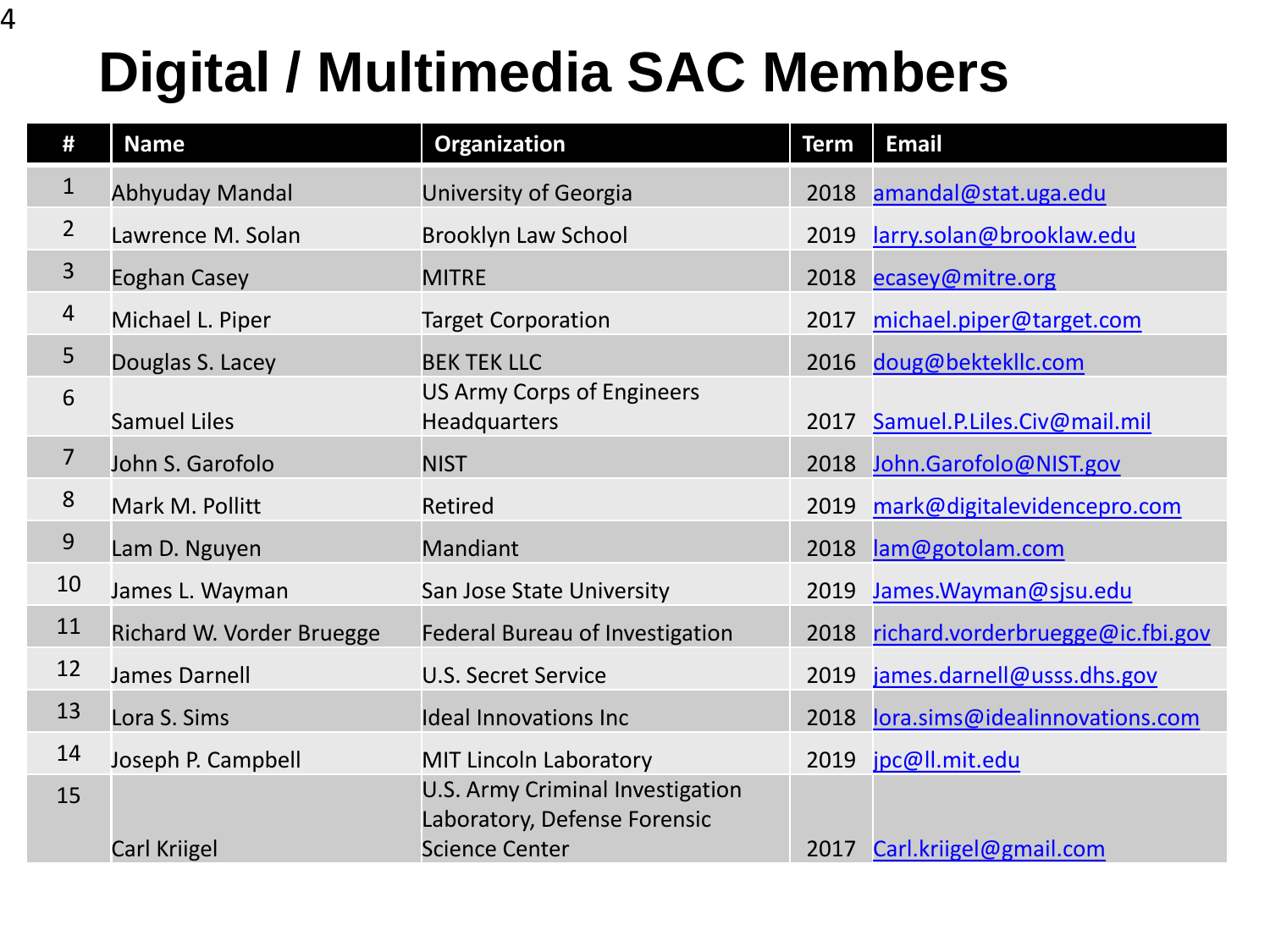### **Digital / Multimedia SAC**

- Subcommittees
	- Facial Identification
	- Speaker Recognition
	- Video/Imaging Technology & Analysis
	- Digital Evidence
- Solid foundation of documents for all derived from Scientific Working Groups and others
	- QIC identified over 80 relevant documents
	- Some have been through an SDO (e.g., ASTM, ISO…)



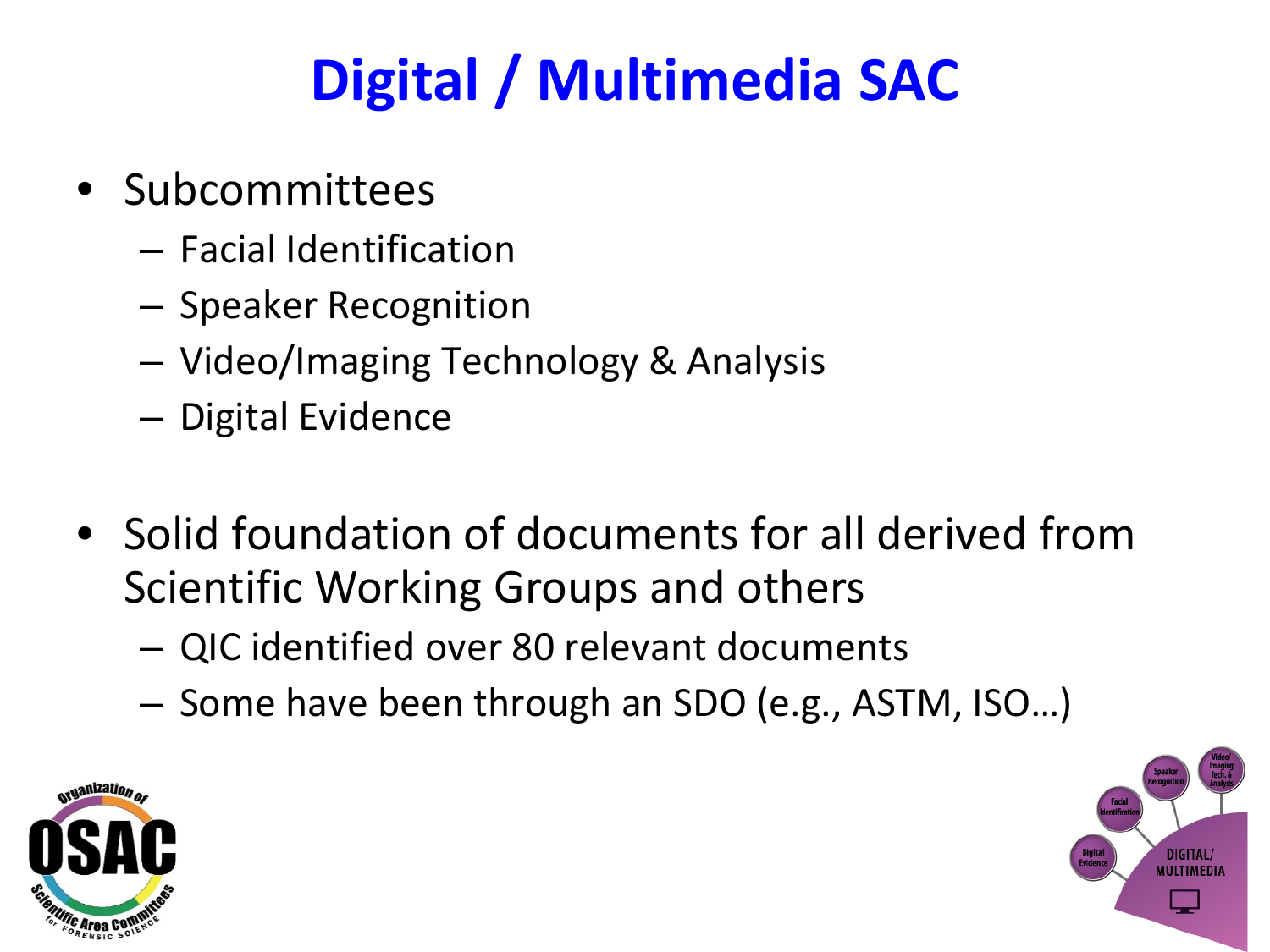#### **Digital / Multimedia SAC: Foundational Concepts**

- Define the Discipline\*
- Terminology\*
- Professional Qualifications
- Accreditation\*
- Gap Analysis/Research Agenda
- Sample Identification and Collection
- Validation
	- Methods, tools, people
	- Documentation
- Conclusion Scales\*
- Interpretation of Results
- Human Factors
- Automated Systems